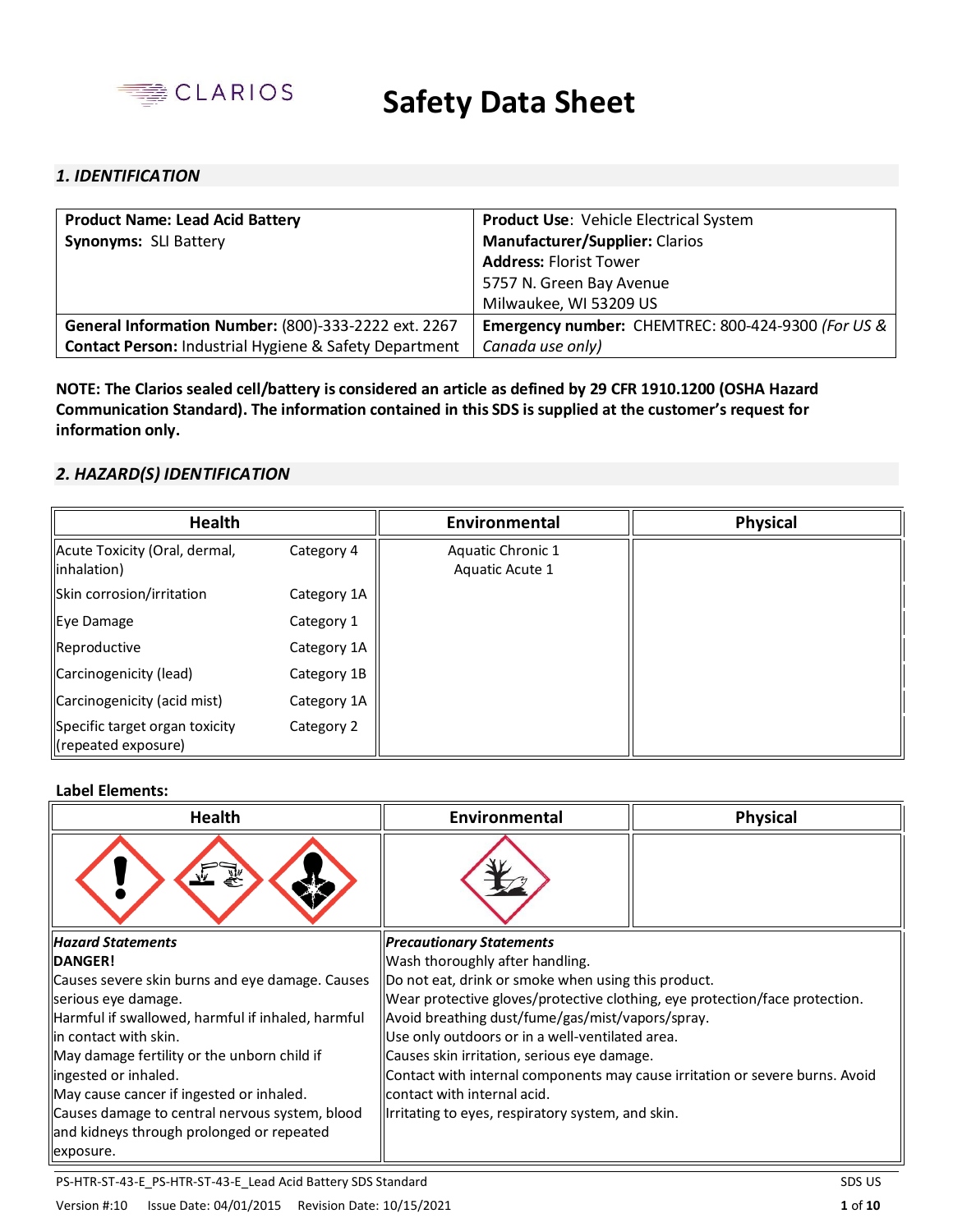| / form explosive air/gas mixture during<br><b>May</b> |  |
|-------------------------------------------------------|--|
| charging                                              |  |

## *3. COMPOSITION / INFORMATION ON INGREDIENTS*

| <b>INGREDIENTS (Chemical/Common Names):</b> | <b>CAS No.:</b> | % by Wt: |
|---------------------------------------------|-----------------|----------|
| Lead                                        | 7439-92-1       | 34       |
| Lead Oxide                                  | 1309-60-0       | 31       |
| Sulfuric Acid                               | 7664-93-9       | 34       |
| Lead Sulfate                                | 7446-14-2       | $\leq$ 1 |

Composition Comments All concentrations are in percent by weight.

## *4. FIRST AID MEASURES*

**Note: Under normal conditions of battery use, internal components will not present a health hazard. The following information is provided for battery electrolyte (acid) and lead for exposures that may occur during battery production or container breakage or under extreme heat conditions such as fire.** 

| <b>Inhalation</b>   | Sulfuric Acid: Remove to fresh air immediately. If not breathing, give artificial respiration. If breathing is |
|---------------------|----------------------------------------------------------------------------------------------------------------|
|                     | difficult, give oxygen. Consult a physician.                                                                   |
|                     | Lead: Remove from exposure, gargle, wash nose and lips; consult physician.                                     |
| <b>Skin contact</b> | Sulfuric Acid: Flush with large amounts of water for at least 15 minutes; remove contaminated clothing         |
|                     | completely, including shoes. If symptoms persist, seek medical attention. Wash contaminated clothing           |
|                     | before reuse. Discard contaminated shoes.                                                                      |
|                     | Lead: Wash immediately with soap and water.                                                                    |
| Eye contact         | Sulfuric Acid and Lead: Flush immediately with large amounts of water for at least 15 minutes while lifting    |
|                     | lids; Seek immediate medical attention if eyes have been exposed directly to acid.                             |
| Ingestion           | Sulfuric Acid: Give large quantities of water; Do NOT induce vomiting or aspiration into the lungs may         |
|                     | occur and can cause permanent injury or death; consult physician.                                              |
|                     | Lead: Consult physician immediately.                                                                           |

## *5. FIRE FIGHTING MEASURES*

| <b>Flash Point</b><br><b>Auto ignition</b> | Not applicable unless individual components exposed.<br>No data available.                                                                                                                                                                                                                                                                                                                                                                              |
|--------------------------------------------|---------------------------------------------------------------------------------------------------------------------------------------------------------------------------------------------------------------------------------------------------------------------------------------------------------------------------------------------------------------------------------------------------------------------------------------------------------|
| Temperature                                |                                                                                                                                                                                                                                                                                                                                                                                                                                                         |
| <b>Flammable Limits</b>                    | LEL = $4.1\%$ (Hydrogen Gas in air) ; UEL = $74.2\%$                                                                                                                                                                                                                                                                                                                                                                                                    |
| <b>Extinguishing</b>                       | CO2; foam; dry chemical. Do not use carbon dioxide directly on cells. Avoid breathing vapors. Use                                                                                                                                                                                                                                                                                                                                                       |
| Media                                      | appropriate media for surrounding fire.                                                                                                                                                                                                                                                                                                                                                                                                                 |
| <b>Special Fire Fighting</b>               | Use positive pressure, self-contained breathing apparatus. Beware of acid splatter during water                                                                                                                                                                                                                                                                                                                                                         |
| <b>Procedures</b>                          | application and wear acid-resistant clothing, gloves, face and eye protection. If batteries are on charge,<br>shut off power to the charging equipment, but note that strings of series connected batteries may still<br>pose risk of electric shock even when charging equipment is shut down.                                                                                                                                                         |
| <b>Unusual Fire and</b>                    | Highly flammable hydrogen gas is generated during charging and operation of batteries. If ignited by                                                                                                                                                                                                                                                                                                                                                    |
| <b>Explosion Hazard</b>                    | burning cigarette, naked flame or spark, may cause battery explosion with dispersion of casing fragments<br>and corrosive liquid electrolyte. Carefully follow manufacturer's instructions for installation and service.<br>Keep away all sources of gas ignition and do not allow metallic articles to simultaneously contact the<br>negative and positive terminals of a battery. Follow manufacturer's instructions for installation and<br>service. |

## *6: ACCIDENTAL RELEASE MEASURES*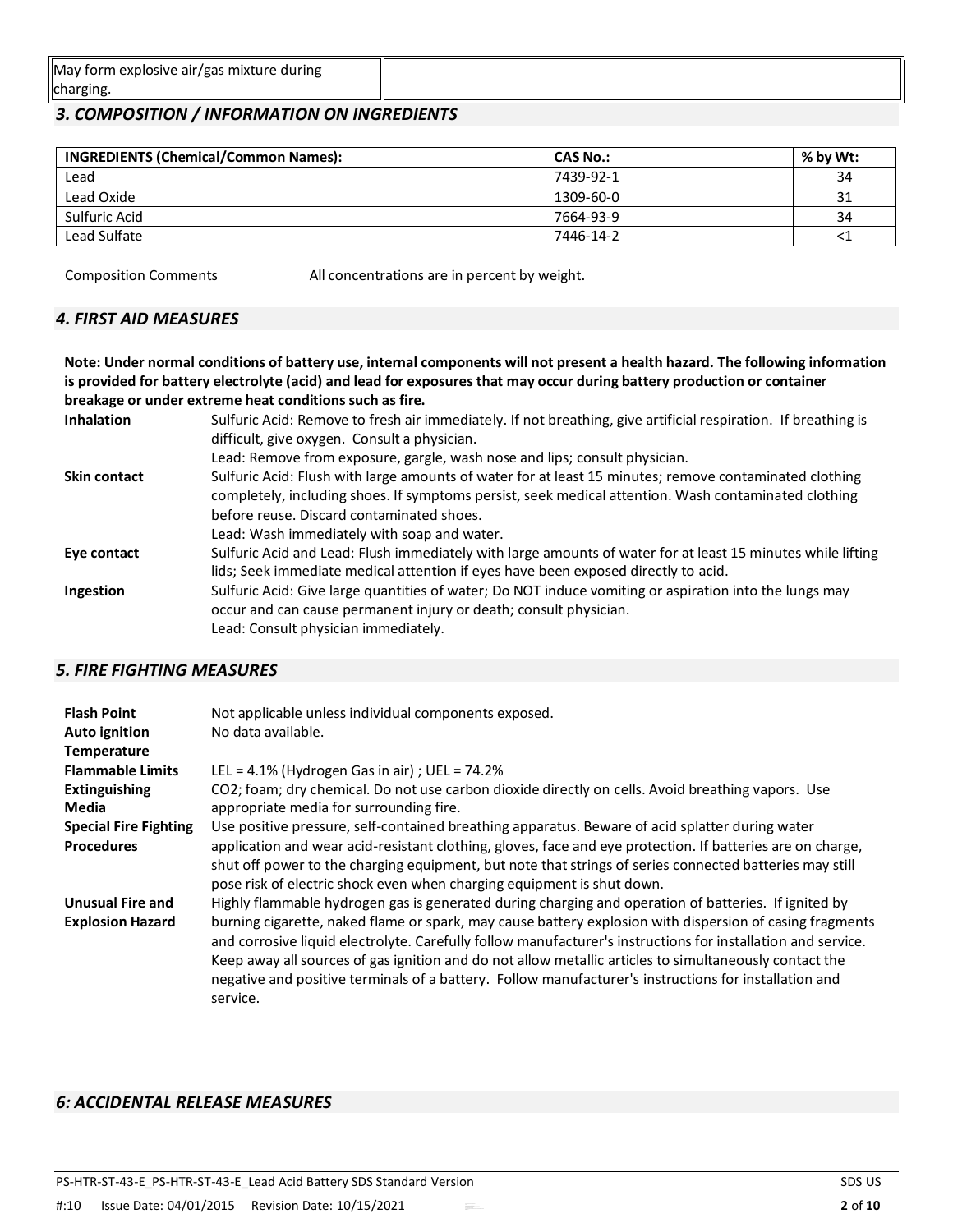**Protective Measures to be Taken if Material is Released or Spilled Waste Disposal Method**

Stop flow of material, contain/absorb small spills with dry sand, earth, and vermiculite. Do not use combustible materials. If possible, carefully neutralize spilled electrolyte with soda ash, sodium bicarbonate, lime, etc. Wear acid-resistant clothing, boots, gloves, and face shield. Do not allow discharge of un-neutralized acid to sewer. Acid must be managed in accordance with approved local, state, and federal requirements. Consult state environmental agency and/or federal EPA. Dispose of as a hazardous waste. Dispose of in accordance with applicable local, state and federal regulations.

### *7. HANDLING AND STORAGE*

| <b>Handling</b>  | Unless involved in recycling operations, do not breach the casing or empty the contents of the battery.<br>Handle carefully and avoid tipping, which may allow electrolyte leakage. There may be increasing risk of<br>electric shock from strings of connected batteries. Keep containers tightly closed when not in use. If<br>battery case is broken, avoid contact with internal components. Keep vent caps on and cover terminals to<br>prevent short circuits. Place cardboard between layers of stacked automotive batteries to avoid damage<br>and short circuits. Keep away from combustible materials, organic chemicals, reducing substances,<br>metals, strong oxidizers and water. Use banding or stretch wrap to secure items for shipping. |
|------------------|-----------------------------------------------------------------------------------------------------------------------------------------------------------------------------------------------------------------------------------------------------------------------------------------------------------------------------------------------------------------------------------------------------------------------------------------------------------------------------------------------------------------------------------------------------------------------------------------------------------------------------------------------------------------------------------------------------------------------------------------------------------|
| <b>Storage</b>   | Store batteries under roof in cool, dry, well-ventilated areas separated from incompatible materials and<br>from activities that may create flames, spark, or heat. Store on smooth, impervious surfaces provided with<br>measures for liquid containment in the event of electrolyte spills. Keep away from metallic objects that<br>could bridge the terminals on a battery and create a dangerous short-circuit. Room ventilation is required<br>for batteries utilized for standby power generation. Never recharge batteries in an unventilated, enclosed<br>space.                                                                                                                                                                                  |
| <b>Charging:</b> | There is a possible risk of electric shock from charging equipment and from strings of series connected<br>batteries, whether or not being charged. Shut-off power to chargers whenever not in use and before<br>detachment of any circuit connections. Batteries being charged will generate and release flammable<br>hydrogen gas. Charging space should be ventilated. Keep battery vent caps in position. Prohibit smoking<br>and avoid creation of flames and sparks nearby. Wear face and eye protection when near batteries being<br>charged.                                                                                                                                                                                                      |
| Other            | Follow Manufacturers Recommendations regarding maximum recommended currents and operating<br>temperature range. Do not overcharge beyond the recommended upper charging voltage limit. Applying<br>pressure or deforming the battery may lead to disassembly followed by eye, skin and throat irritation.                                                                                                                                                                                                                                                                                                                                                                                                                                                 |

## *8. EXPOSURE CONTROLS / PERSONAL PROTECTION*

# **Occupational exposure limits**

| US OSHA Specifically Regulated Substances (29 CFR 1910.1001 - 1050) |           |       |                    |  |  |
|---------------------------------------------------------------------|-----------|-------|--------------------|--|--|
| <b>CAS Number</b><br>Value<br>Ingredient<br>Tvpe                    |           |       |                    |  |  |
| امحم ا                                                              | 7120.02.1 | ۸۱۸/۳ | $0.05 \text{ rad}$ |  |  |

|              | ------------ | .   | .                        |
|--------------|--------------|-----|--------------------------|
| ∟ead         | 7439-92-1    | ™A  | $0.05 \,\mathrm{mg/m^3}$ |
| Lead Oxide   | 1309-60-0    | TWA | $0.05 \,\mathrm{mg/m^3}$ |
| Lead Sulfate | 7446-14-2    | TWA | $0.05$ mg/m <sup>3</sup> |

## **US OSHA Table Z-1 Limits for Air Contaminants ( 29CFR 1910.1000)**

| Ingredient    | <b>CAS Number</b> | "vpe | Value              |
|---------------|-------------------|------|--------------------|
| Sulfuric Acid | 7664-93-9         | PEL  | $1 \text{ mg/m}^3$ |

#### **US ACGIH Threshold Limit Values**

| Ingredient    | <b>CAS Number</b> | Type | Value                  | Form                      |
|---------------|-------------------|------|------------------------|---------------------------|
| Lead          | 7439-92-1         | TWA  | 0.05 mg/m <sup>3</sup> |                           |
| Lead Oxide    | 1309-60-0         | TWA  | 0.05 mg/m <sup>3</sup> |                           |
| Lead Sulfate  | 7446-14-2         | TWA  | 0.05 mg/m <sup>3</sup> |                           |
| Sulfuric Acid | 7664-93-9         | TWA  | 0.2 mg/m <sup>3</sup>  | <b>Thoracic Fractions</b> |

#### **US NIOSH: Pocket Guide to Chemical Hazards**

| Ingredient | <b>CAS Number</b> | Type | Value                    |
|------------|-------------------|------|--------------------------|
| ∟ead       | 7439-92-1         | TWA  | $0.05 \,\mathrm{mg/m^3}$ |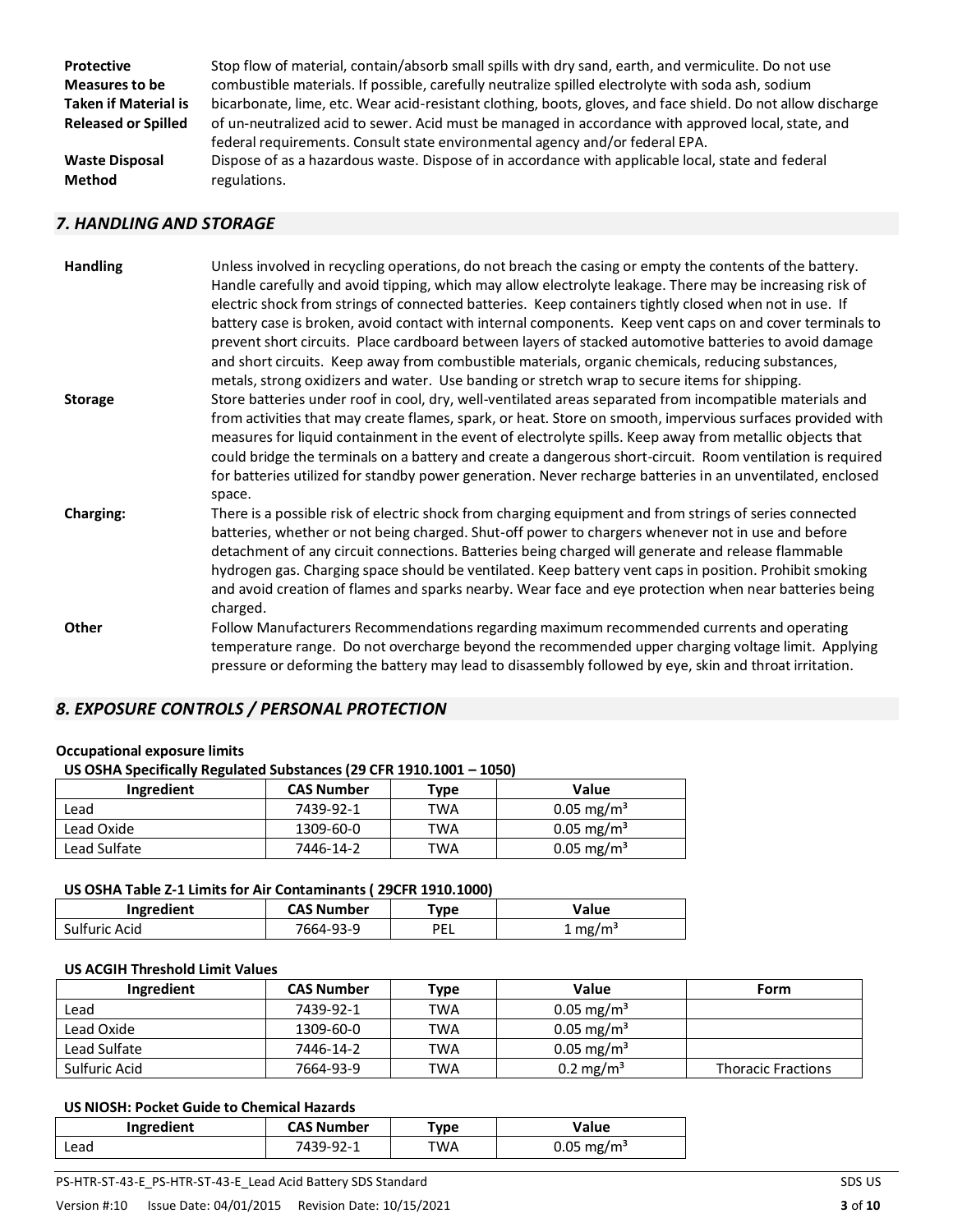| Lead Oxide    | 1309-60-0 | ™A | $0.05$ mg/m <sup>3</sup> |
|---------------|-----------|----|--------------------------|
| Sulfuric Acid | 7664-93-9 | ™A | $\pm$ mg/m <sup>3</sup>  |

#### **International Exposure Limits (mg/m<sup>3</sup> )**

| *Chemical & Common Name             | <b>Quebec PEV</b> | <b>Ontario OEL</b> | EU OEL  |
|-------------------------------------|-------------------|--------------------|---------|
| Lead and Lead Compounds (inorganic) | 0.05              | 0.05               | 0.15(a) |
| Electrolyte $(H_2SO_4/H_2O)$        |                   |                    | 0.05(b) |

**(a)** As inhalable aerosol **(b)** Thoracic fraction

#### **Biological limit values**

#### **ACGIH Biological Exposure Indices**

| Ingredient   | Value         | <b>Determinant</b> | <b>Specimen</b> | <b>Sampling Time</b> |
|--------------|---------------|--------------------|-----------------|----------------------|
| Lead         | $300 \mu g/l$ | Lead               | Blood           |                      |
| Lead Oxide   | $300 \mu g/l$ | Lead               | Blood           |                      |
| Lead Sulfate | $300 \mu g/l$ | Lead               | Blood           |                      |

\* - For Sampling details please see the source document.

### **Engineering Controls (Ventilation):**

Store and handle in well-ventilated area. If mechanical ventilation is used, components must be acid-resistant. Handle batteries cautiously, do not tip to avoid spills. Make certain vent caps are on securely. If battery case is damaged, avoid bodily contact with internal components. Wear protective clothing, eye and face protection, when filling, charging, or handling batteries. Do not allow metallic materials to simultaneously contact both the positive and negative terminals of the batteries. Charge batteries in areas with adequate ventilation. General dilution ventilation is acceptable.

### **Respiratory Protection (NIOSH/MSHA approved):**

NONE REQUIRED FOR NORMAL HANDLING OF THE FINISHED PRODUCT. When concentrations of sulfuric acid mist are known to exceed PEL, use NIOSH or MSHA-approved respiratory protection.

#### **Skin Protection:**

NONE REQUIRED FOR NORMAL HANDLING OF THE FINISHED PRODUCT.

If battery case is damaged, use rubber or plastic acid-resistant gloves with elbow-length gauntlet, acid-resistant apron, clothing and boots.

#### **Eye Protection:**

NONE REQUIRED FOR NORMAL HANDLING OF THE FINISHED PRODUCT.

If necessary to handle damage product where exposure to the organic electrolyte is a possibility, chemical splash goggles and a face shield are recommended.

#### **Other Protection:**

In areas where water and sulfuric acid solutions are handled in concentrations greater than 1%, emergency eyewash stations and showers should be provided, with unlimited water supply. Chemically impervious apron and face shield recommended when adding water or electrolyte to batteries. Wash Hands after handling.

## *9. PHYSICAL AND CHEMICAL PROPERTIES*

| <b>Appearance and Odor</b> | Manufactured article; no apparent odor. Electrolyte is a clear liquid with a sharp, penetrating, |
|----------------------------|--------------------------------------------------------------------------------------------------|
|                            | pungent odor.                                                                                    |
| <b>Odor Threshold</b>      | Not applicable.                                                                                  |
| рH                         | Not applicable                                                                                   |
| <b>Boiling Point</b>       | Not applicable unless individual components exposed.                                             |
|                            | Battery Electrolyte (Acid) - 230 - 233.6 °F (110 - 112 °C)                                       |
|                            | Lead - 3191 °F (1755 °C)                                                                         |
| <b>Melting Point</b>       | Lead - 621.32 °F (327.4 °C)                                                                      |
| <b>Specific Gravity</b>    | 1.215 to 1.350                                                                                   |
| $(H_2O = 1)$               |                                                                                                  |
| <b>Flash Point</b>         | 498.2 °F (259.0 °C) Hydrogen                                                                     |

PS-HTR-ST-43-E\_PS-HTR-ST-43-E\_Lead Acid Battery SDS Standard Version SDS US NS US US US US US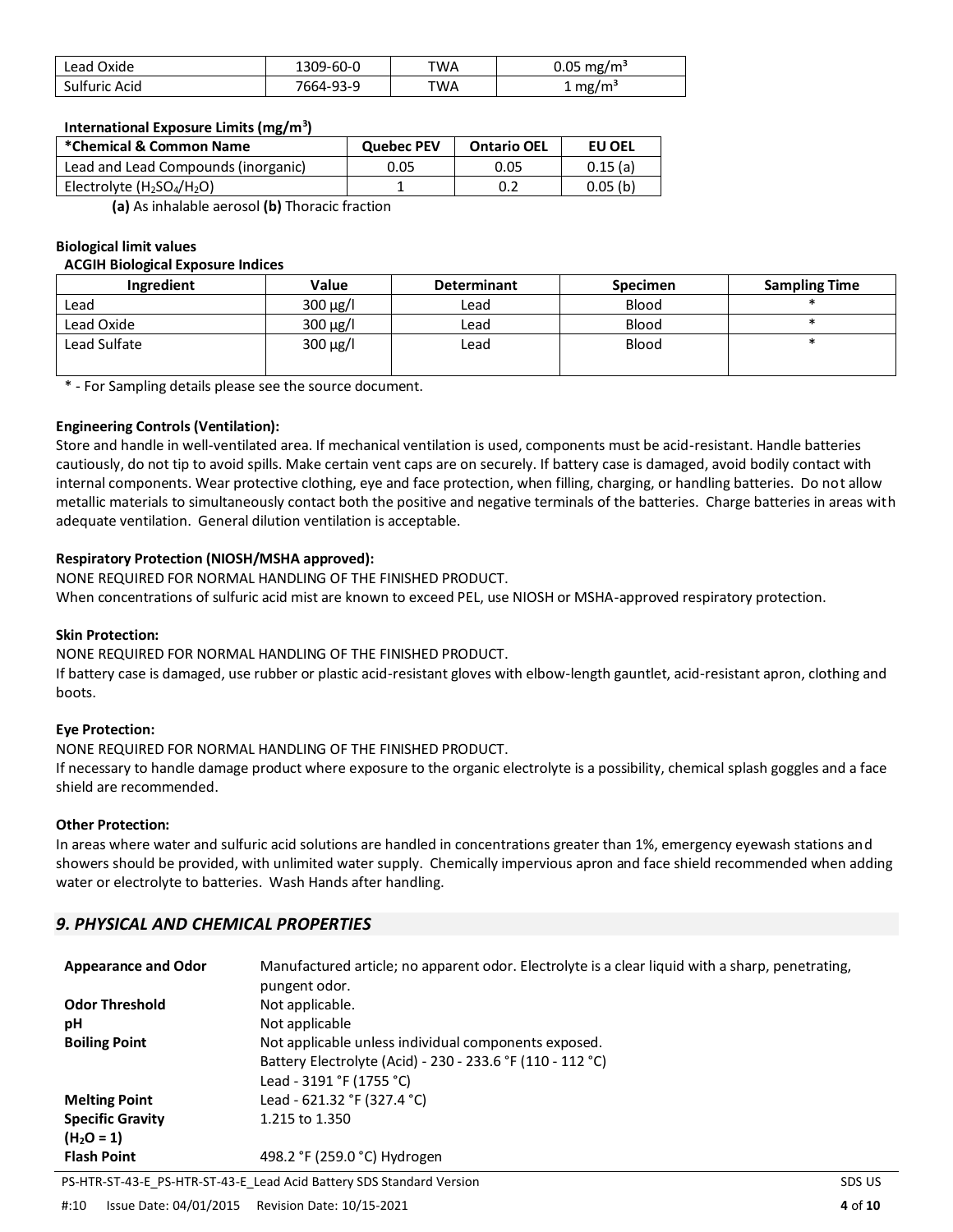| <b>Evaporation Rate</b>          | $\leq 1$                                 |                                                      |  |
|----------------------------------|------------------------------------------|------------------------------------------------------|--|
| (Butyl Acetate = 1)              |                                          |                                                      |  |
| <b>Vapor Pressure</b>            | Battery Electrolyte (Acid) 11.7          |                                                      |  |
| (mm Hg $@$ 20 $^{\circ}$ C)      |                                          |                                                      |  |
| Flammability                     |                                          |                                                      |  |
| Upper/lower flammability         | Hydrogen                                 | Flammability Limit Lower-4.1%                        |  |
| or explosive limits              |                                          | Flammability Limit Upper - 74.2 %                    |  |
| <b>Vapor Pressure</b>            | Not applicable.                          |                                                      |  |
| <b>Vapor Density</b>             | 3.4 (Air = 1) Battery Electrolyte (Acid) |                                                      |  |
| <b>Relative Density</b>          | 1.21 - 1.3 Battery Electrolyte (Acid)    |                                                      |  |
| Solubility                       |                                          | Lead and Lead dioxide are not soluble.               |  |
|                                  |                                          | 100 % Battery Electrolyte (Acid).                    |  |
| % Volatile by Weight             |                                          | Not applicable unless individual components exposed. |  |
| <b>Partition coefficient</b>     | Not applicable                           |                                                      |  |
| (n-octanol/water)                |                                          |                                                      |  |
| <b>Auto-ignition temperature</b> | 1076 °F (580 °C) Hydrogen.               |                                                      |  |
| Decomposition                    | Not applicable                           |                                                      |  |
| temperature                      |                                          |                                                      |  |
| <b>Viscosity</b>                 | Not applicable                           |                                                      |  |

## *10. STABILITY AND REACTIVITY*

| <b>Stability</b><br><b>Conditions to Avoid</b><br>Incompatibility (materials<br>to avoid) | The sealed battery is considered stable.<br>Sparks and other sources of ignition; high temperature; over charging.<br>Electrolyte: Contact with combustibles and organic materials may cause fire and explosion. Also<br>reacts violently with strong reducing agents, metals, sulfur trioxide gas, strong oxidizers, and<br>water. Contact with metals may produce toxic sulfur dioxide fumes and may release flammable<br>hydrogen gas. |
|-------------------------------------------------------------------------------------------|-------------------------------------------------------------------------------------------------------------------------------------------------------------------------------------------------------------------------------------------------------------------------------------------------------------------------------------------------------------------------------------------------------------------------------------------|
|                                                                                           | Lead compounds: Avoid contact with strong acids, bases, halides, halogenates, potassium nitrate,<br>permanganate, peroxides, nascent hydrogen, and reducing agents.                                                                                                                                                                                                                                                                       |
| <b>Hazardous Decomposition</b><br><b>Products</b>                                         | Arsenic compounds: strong oxidizers; bromine azide. NOTE: hydrogen gas can react with inorganic<br>arsenic to form the highly toxic gas – arsine<br>Electrolyte: Sulfur trioxide, carbon monoxide, sulfuric acid mist, sulfur dioxide, hydrogen sulfide.                                                                                                                                                                                  |
| <b>Hazardous Polymerization</b>                                                           | Lead compounds: Temperatures above the melting point are likely to produce toxic metal fume,<br>vapor, or dust; contact with strong acid or base or presence of nascent hydrogen may generate<br>highly toxic arsine gas.<br>Will not occur.                                                                                                                                                                                              |

## *11. TOXICOLOGICAL INFORMATION*

**NOTE: Under normal conditions of use, this product does not present a health hazard. The following information is provided for organic electrolyte and lead exposure that may occur due to container breakage or under extreme conditions such as fire. Organic electrolyte – reacts with moisture/water to produce hydrofluoric acid in trace quantities. Hydrofluoric acid is extremely corrosive and toxic. In severe exposures it acts as a systemic poison and causes severe burns. The reaction may be delayed. Any contact with this material, even minor, requires immediate medical attention.** *ROUTES AND METHODS OF ENTRY*

| <b>Inhalation</b>   | EXPOSURE IS NOT EXPECTED FOR PRODUCT UNDER NORMAL CONDITIONS OF USE.                               |
|---------------------|----------------------------------------------------------------------------------------------------|
|                     | Sulfuric Acid: Breathing of sulfuric acid vapors or mists may cause severe respiratory irritation. |
|                     | Lead Compounds: Inhalation of lead dust or fumes may cause irritation of upper respiratory tract   |
|                     | and lungs.                                                                                         |
| <b>Skin Contact</b> | EXPOSURE IS NOT EXPECTED FOR PRODUCT UNDER NORMAL CONDITIONS OF USE.                               |
|                     |                                                                                                    |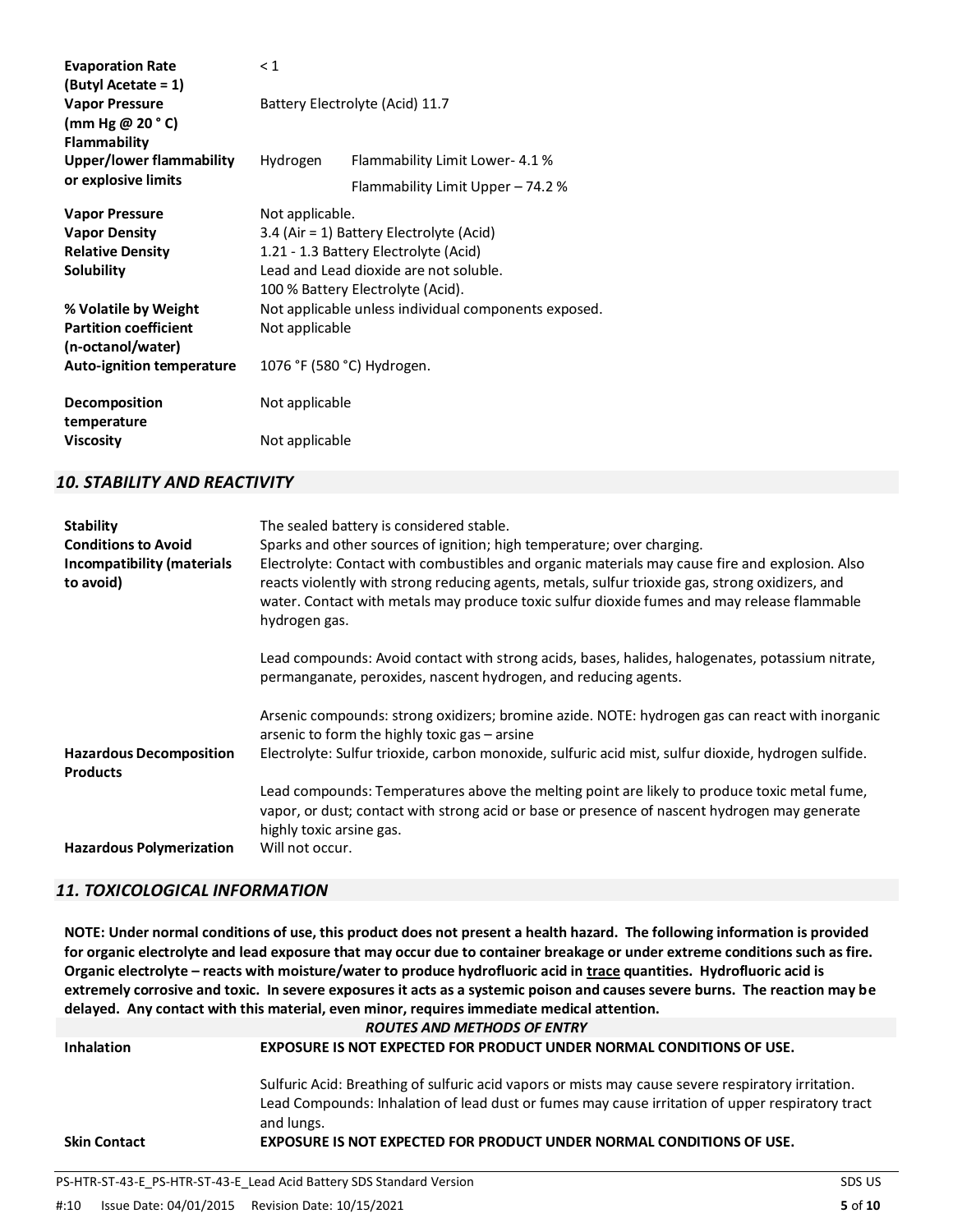|                        | Sulfuric Acid: Severe irritation, burns and ulceration.<br>Lead Compounds: Not absorbed through the skin.                                                                                                                                                                                                                                                                                                                                                                                                                                                                                                                               |
|------------------------|-----------------------------------------------------------------------------------------------------------------------------------------------------------------------------------------------------------------------------------------------------------------------------------------------------------------------------------------------------------------------------------------------------------------------------------------------------------------------------------------------------------------------------------------------------------------------------------------------------------------------------------------|
| <b>Skin Absorption</b> | <b>EXPOSURE IS NOT EXPECTED FOR PRODUCT UNDER NORMAL CONDITIONS OF USE.</b>                                                                                                                                                                                                                                                                                                                                                                                                                                                                                                                                                             |
|                        | In the event of overcharging or damage to the unit, exposure to organic electrolyte solution/mist is<br>possible. Extreme exposures to the organic electrolyte can be absorbed through the skin.                                                                                                                                                                                                                                                                                                                                                                                                                                        |
| <b>Eye Contact</b>     | <b>EXPOSURE IS NOT EXPECTED FOR PRODUCT UNDER NORMAL CONDITIONS OF USE.</b>                                                                                                                                                                                                                                                                                                                                                                                                                                                                                                                                                             |
|                        | Sulfuric Acid: Severe irritation, burns, cornea damage, and blindness.<br>Lead Compounds: May cause eye irritation.                                                                                                                                                                                                                                                                                                                                                                                                                                                                                                                     |
| Ingestion              | EXPOSURE IS NOT EXPECTED FOR PRODUCT UNDER NORMAL CONDITIONS OF USE.                                                                                                                                                                                                                                                                                                                                                                                                                                                                                                                                                                    |
|                        | Sulfuric Acid: May cause severe irritation of mouth, throat, esophagus and stomach.<br>Lead Compounds: Acute ingestion may cause abdominal pain, nausea, vomiting, diarrhea and<br>severe cramping. This may lead rapidly to systemic toxicity and must be treated by a physician.                                                                                                                                                                                                                                                                                                                                                      |
|                        | <b>SIGNS AND SYMPTONS OF OVEREXPOSURE</b>                                                                                                                                                                                                                                                                                                                                                                                                                                                                                                                                                                                               |
| <b>Acute Effects</b>   | EXPOSURE IS NOT EXPECTED FOR PRODUCT UNDER NORMAL CONDITIONS OF USE.                                                                                                                                                                                                                                                                                                                                                                                                                                                                                                                                                                    |
|                        | Sulfuric Acid: Severe skin irritation, damage to cornea, upper respiratory irritation.<br>Lead Compounds: Symptoms of toxicity include headache, fatigue, abdominal pain, loss of<br>appetite, muscular aches and weakness, sleep disturbances and irritability                                                                                                                                                                                                                                                                                                                                                                         |
| <b>Chronic Effects</b> | <b>EXPOSURE IS NOT EXPECTED FOR PRODUCT UNDER NORMAL CONDITIONS OF USE.</b>                                                                                                                                                                                                                                                                                                                                                                                                                                                                                                                                                             |
|                        | Sulfuric Acid: Possible erosion of tooth enamel, inflammation of nose, throat & bronchial tubes.<br>Lead Compounds: Anemia; neuropathy, particularly of the motor nerves, with wrist drop; kidney<br>damage; reproductive changes in males and females. Repeated exposure to lead and lead<br>compounds in the workplace may result in nervous system toxicity. Some toxicologists report<br>abnormal conduction velocities in persons with blood lead levels of 50 µg/100 ml or higher. Heavy<br>lead exposure may result in central nervous system damage, encephalopathy and damage to the<br>blood-forming (hematopoietic) tissues. |
|                        | <b>MEDICAL CONDITIONS AGGRAVATED BY EXPOSURE</b>                                                                                                                                                                                                                                                                                                                                                                                                                                                                                                                                                                                        |
|                        |                                                                                                                                                                                                                                                                                                                                                                                                                                                                                                                                                                                                                                         |

Overexposure to sulfuric acid mist may cause lung damage and aggravate pulmonary conditions. Contact of sulfuric acid with skin may aggravate diseases such as eczema and contact dermatitis. Lead and its compounds can aggravate some forms of kidney, liver and neurologic diseases.

## *ADDITIONAL HEALTH DATA*

All heavy metals, including the hazardous ingredients in this product, are taken into the body primarily by inhalation and ingestion. Most inhalation problems can be avoided by adequate precautions such as ventilation and respiratory protection covered in Section 8. Follow good personal hygiene to avoid inhalation and ingestion: wash hands, face, neck and arms thoroughly before eating, smoking or leaving the work site. Keep contaminated clothing out of non-contaminated areas, or wear cover clothing when in such areas. Restrict the use and presence of food, tobacco and cosmetics to non-contaminated areas. Work clothes and work equipment used in contaminated areas must remain in designated areas and never taken home or laundered with personal non-contaminated clothing. This product is intended for industrial use only and should be isolated from children and their environment.

The 19th Amendment to EC Directive 67/548/EEC classified lead compounds, but not lead in metal form, as possibly toxic to reproduction. Risk phrase 61: May cause harm to the unborn child, applies to lead compounds, especially soluble forms.

| <b>Toxicological Data</b>     |                |                     |
|-------------------------------|----------------|---------------------|
| <b>Constituents</b>           | <b>Species</b> | <b>Test Results</b> |
| Sulfuric Acid (CAS 7664-93-9) |                |                     |
| Acute                         |                |                     |
| Oral                          |                |                     |
| LD50                          | Rat            | 2140 mg/kg          |
|                               |                |                     |

## *CARCINOGENICITY*

Sulfuric Acid: The International Agency for Research on Cancer (IARC) has classified "strong inorganic acid mist containing sulfuric acid" as a Category I carcinogen, a substance that is carcinogenic to humans. This classification does not apply to liquid forms of sulfuric acid or sulfuric acid solutions contained within a battery. Inorganic acid mist (sulfuric acid mist) is not generated under normal use of this product. Misuse of the product, such as overcharging, may result in the generation of sulfuric acid mist.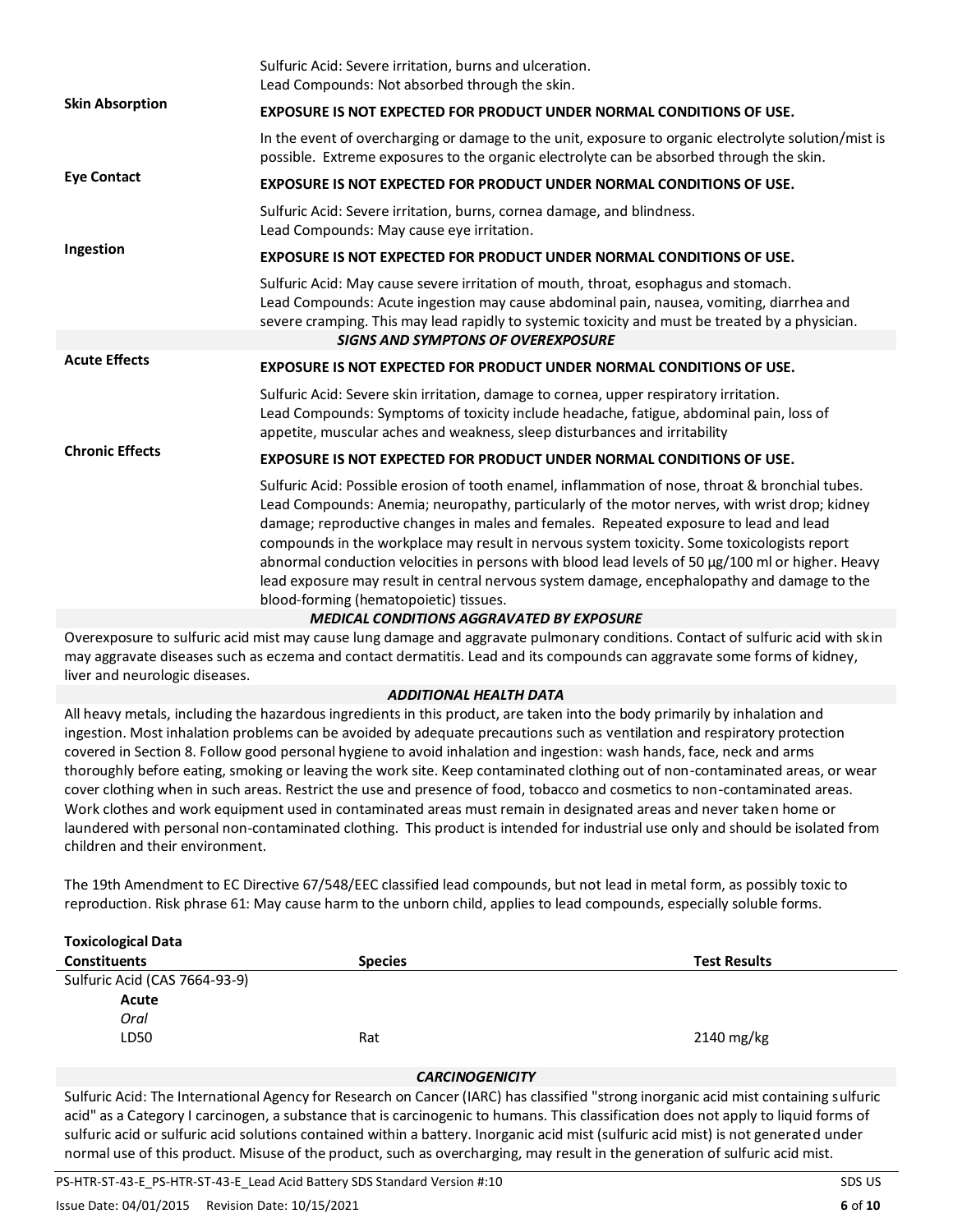Lead Compounds: Lead is listed as a Group 2A- carcinogen, likely in animals at extreme doses. Per the guidance found in OSHA 29 CFR 1910.1200 Appendix F, this is approximately equivalent to GHS Category 1A. Proof of carcinogenicity in humans is lacking at present.

#### **IARC Monographs. Overall Evaluation of Carcinogenicity**

| Lead (CAS 7439-92-1)<br>Lead oxide (CAS 1309-60-0)<br>Lead sulfate (CAS 7446-14-2)     |                                                                 | 2A Probably carcinogenic to humans.<br>2A Probably carcinogenic to humans.<br>2A Probably carcinogenic to humans. |
|----------------------------------------------------------------------------------------|-----------------------------------------------------------------|-------------------------------------------------------------------------------------------------------------------|
| <b>NTP Report on Carcinogens</b>                                                       |                                                                 |                                                                                                                   |
| Lead oxide (CAS 1309-60-0)<br>Lead sulfate (CAS 7446-14-2)                             |                                                                 | Reasonably Anticipated to be a Human Carcinogen.<br>Reasonably Anticipated to be a Human Carcinogen.              |
| Not listed.                                                                            | OSHA Specifically Regulated Substances (29 CFR 1910.1001-1050)  |                                                                                                                   |
| <b>Reproductive toxicity</b><br>Specific target organ<br>toxicity -<br>single exposure | May damage fertility or the unborn child.<br>No data available. |                                                                                                                   |
| Specific target organ<br>toxicity -<br>repeated exposure                               | repeated exposure.                                              | Lead: May cause damage to organs (blood, central nervous system) through prolonged or                             |
| <b>Aspiration hazard</b>                                                               | Not classified.                                                 |                                                                                                                   |

#### *12. ECOLOGICAL INFORMATION*

| <b>Environmental Fate</b>     | Lead is very persistent in soil and sediments. No data on environmental degradation. Mobility of<br>metallic lead between ecological compartments is slow. Bioaccumulation of lead occurs in aquatic<br>and terrestrial animals and plants but little bioaccumulation occurs through the food chain. Most<br>studies include lead compounds and not elemental lead |
|-------------------------------|--------------------------------------------------------------------------------------------------------------------------------------------------------------------------------------------------------------------------------------------------------------------------------------------------------------------------------------------------------------------|
| <b>Environmental toxicity</b> | <b>Aquatic Toxicity:</b>                                                                                                                                                                                                                                                                                                                                           |
| Sulfuric Acid                 | 24-hr LC50, freshwater fish (Brachydanio rerio): 82 mg/L                                                                                                                                                                                                                                                                                                           |
|                               | 96 hr-LOEC, freshwater fish (Cyprinus carpio): 22 mg/L                                                                                                                                                                                                                                                                                                             |
| Lead                          | 48 hr LC50 (modeled for aquatic invertebrates): <1 mg/L, based on lead bullion                                                                                                                                                                                                                                                                                     |
| <b>Additional Information</b> | No known effects on stratospheric ozone depletion                                                                                                                                                                                                                                                                                                                  |
|                               | Volatile organic compounds: 0% (by Volume)                                                                                                                                                                                                                                                                                                                         |
|                               | Water Endangering Class (WGK): NA                                                                                                                                                                                                                                                                                                                                  |

### *13. DISPOSAL CONSIDERATIONS*

| Waste disposal method         | Material should be recycled if possible. Lead-acid batteries are completely recyclable. Dispose<br>waste and residues in accordance with applicable federal, state, and local regulations. |
|-------------------------------|--------------------------------------------------------------------------------------------------------------------------------------------------------------------------------------------|
| Hazardous waste code          | $D008:$ Lead                                                                                                                                                                               |
| Waste from residues /         | Dispose of in accordance with local regulations. Empty containers or packaging may retain some                                                                                             |
| unused products               | product residues. This material and its container must be disposed of in a safe manner (see:<br>Disposal instructions).                                                                    |
| <b>Contaminated packaging</b> | Empty containers should be taken to an approved waste handling site for recycling or disposal.                                                                                             |

#### *14. TRANSPORT INFORMATION*

**Note: Transportation requirements do not apply once the battery pack has been installed in a vehicle as part of the vehicle's functional components.**

#### **United States DOT:**

DOT rules specified in 49 CFR 173.159 regulate the transport of wet spillable batteries.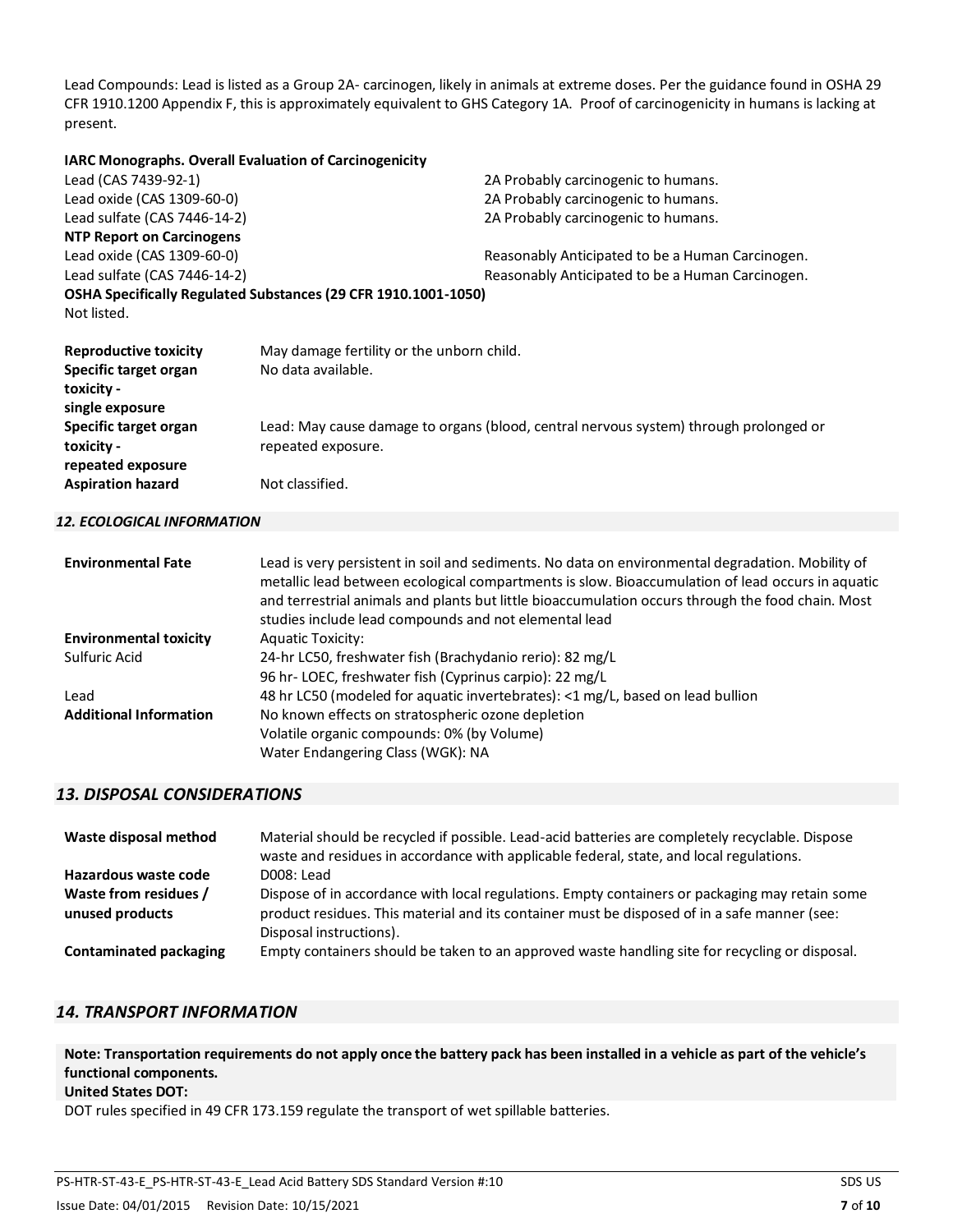49 CFR 173.159 (e) specifies that when transported by highway or rail, electric storage batteries containing electrolyte or corrosive battery fluid are not subject to any other requirements of this subchapter, if all of the following are met:

(1) No other hazardous materials may be transported in the same vehicle;

(2) The batteries must be loaded or braced so as to prevent damage and short circuits in transit;

(3) Any other material loaded in the same vehicle must be blocked, braced, or otherwise secured to prevent contact with or damage to the batteries; and

(4) The transport vehicle may not carry material shipped by any person other than the shipper of the batteries.

If any of these requirements are not met, the batteries must be shipped as hazardous materials

#### **GROUND – US-DOT/CAN-TDG/EU-ADR/APEC-ADR:**

| <b>Proper Shipping name</b>  | Batteries, Wet, Filled with Acid |
|------------------------------|----------------------------------|
| UN number                    | UN2794                           |
| <b>Hazard classification</b> | 8                                |
| Packing group                | N/A                              |
| Labels                       | Corrosive                        |

| AIRCRAFT - ICAO-IATA:        |                                                     |
|------------------------------|-----------------------------------------------------|
| <b>Proper Shipping name</b>  | Batteries, Wet, Filled with Acid                    |
| Packing group                | None                                                |
| <b>Hazardous class</b>       | 8                                                   |
| Label/Placard Required       | Corrosive                                           |
| <b>UN Identification</b>     | UN2794                                              |
| <b>Environmental Hazards</b> | No                                                  |
| <b>ERG Code</b>              | 8L                                                  |
| Reference                    | IATA packing instructions 870 (IATA DRG Edition 54) |

| <b>VESSEL - IMO-IMDG:</b>     |                                  |
|-------------------------------|----------------------------------|
| <b>Proper Shipping name</b>   | Batteries, Wet, Filled with Acid |
| <b>Packing group</b>          | N/A                              |
| <b>Hazardous class</b>        | 8                                |
| <b>Label/Placard Required</b> | Corrosive                        |
| <b>UN Identification</b>      | <b>UN2794</b>                    |
| <b>Environmental Hazards</b>  | No                               |
| EmS                           | $F-A, S-B$                       |
| Reference                     | IMDG packing instructions P801   |

## *15. REGULATORY INFORMATION*

This product is an article pursuant to 29 CFR 1910.1200 and as such is not subjected to the OSHA Hazard Communication Standard.

#### **TSCA**

#### **TSCA Section 8b – Inventory Status:**

Inventory Status: All chemicals comprising this product are either exempt or listed on the TSCA Inventory.

#### **TSCA Section 12b (40 CFR Part 707.60(b))**

No notice of export will be required for articles, except PCB articles, unless the Agency so requires in the context of individual section 5, 6, or 7 actions.

#### **TSCA Section 13 (40 CFR Part 707.20)**

No import certification required (EPA 305-B-99-001, June 1999, Introduction to the Chemical Import Requirements of the Toxic Substances Control Act, Section IV.A)

#### **OSHA Specifically Regulated Substances (29 CFR 1910.1001-1050)**

| Lead (CAS 7439-92-1)       | Reproductive toxicity  |
|----------------------------|------------------------|
|                            | Central nervous system |
|                            | Kidney                 |
|                            | Blood                  |
|                            | Acute toxicity         |
| Lead Oxide (CAS 1309-60-0) | Reproductive toxicity  |
|                            | Central nervous system |
|                            | Kidney                 |
|                            | <b>Blood</b>           |

PS-HTR-ST-43-E\_PS-HTR-ST-43-E\_Lead Acid Battery SDS Standard Version SDS US CONSERVITIES And THE SUS US US US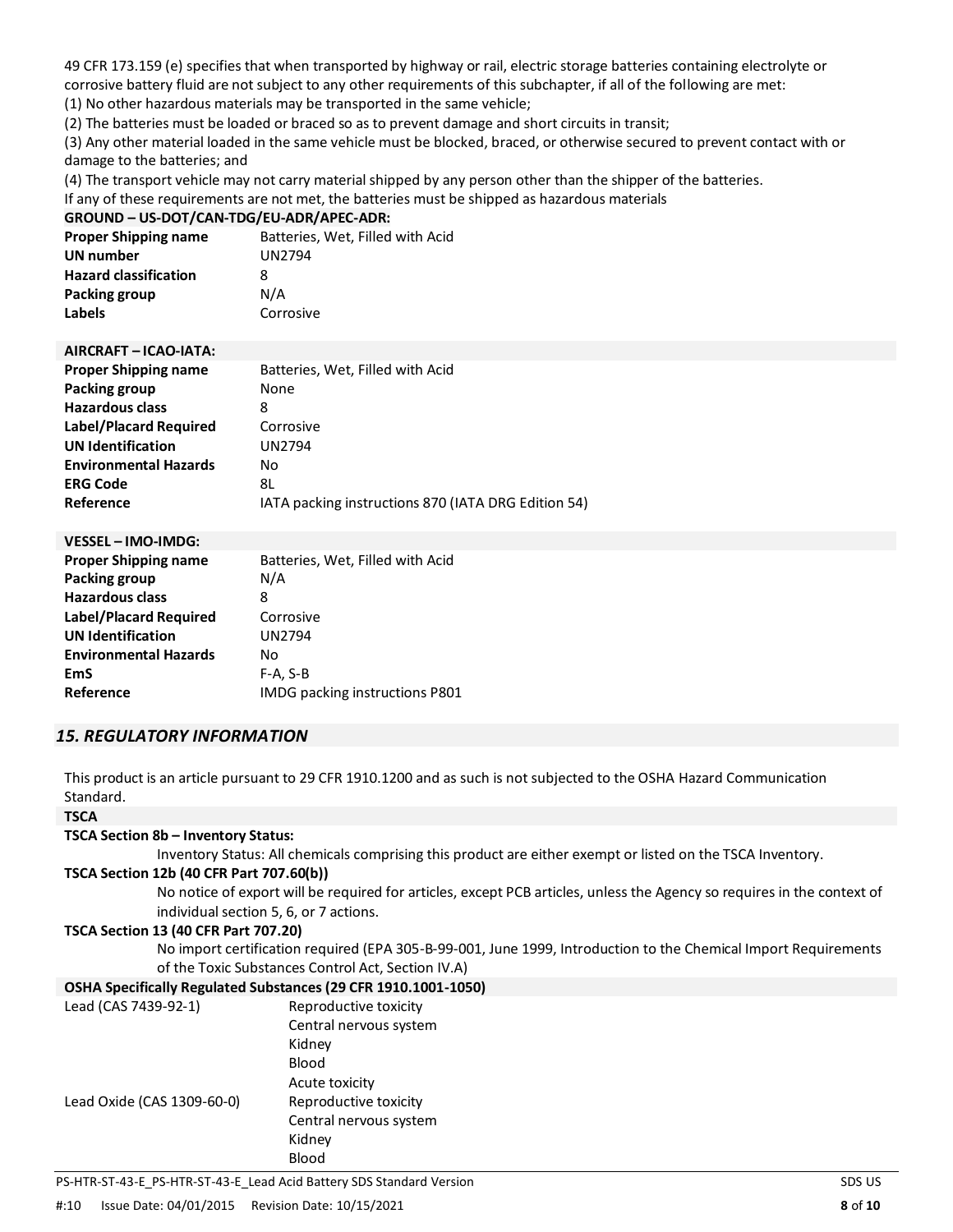Acute toxicity Central nervous system Kidney Blood Acute toxicity

## **EPA SARA Title III**

#### **Section 302 EPCRA Extremely Hazardous Substances (EHS):**

Sulfuric acid is a listed "Extremely Hazardous Substance" under EPCRA, with a Threshold Planning Quantity (TPQ) of 1,000 lbs. EPCRA Section 302 notification is required if 500 lbs. or more of sulfuric acid is present at one site (40 CFR 370.10). For more information consult 40 CFR Part 355.

#### **Section 304 CERCLA Hazardous Substances:**

Reportable Quantity (RQ) for spilled 100% sulfuric acid under CERCLA (Superfund) and EPCRA (Emergency Planning and Community Right to Know Act) is 1,000 lbs. State and local reportable quantities for spilled sulfuric acid may vary.

#### **Section 311/312 Hazard Categorization:**

EPCRA Section 312 Tier Two reporting is required for non-automotive batteries if sulfuric acid is present in quantities of 500 lbs. or more and/or if lead is present in quantities of 10,000 lbs. or more. For more information consult 40 CFR 370.10 and 40 CFR 370.40

#### **Section 313 EPCRA Toxic Substances:**

40 cfr section 372.38 (b) states: If a toxic chemical is present in an article at a covered facility, a person is not required to consider the quantity of the toxic chemical present in such article when determining whether an applicable threshold has been met under § 372.25, § 372.27, or § 372.28 or determining the amount of release to be reported under § 372.30. This exemption applies whether the person received the article from another person or the person produced the article. However, this exemption applies only to the quantity of the toxic chemical present in the article.

#### **Supplier Notification:**

This product contains toxic chemicals that may be reportable under EPCRA Section 313 Toxic Chemical Release Inventory (Form R) requirements. For a manufacturing facility under SIC codes 20 through 39, the following information is provided to enable you to complete the required reports:

#### **RCRA**

Spent Lead Acid Batteries are subject to streamlined handling requirements when managed in compliance with 40 CFR section 266.80 or 40 CFR part 273. Waste sulfuric acid is a characteristic hazardous waste; EPA hazardous waste number D002 (corrosivity) and D008 (lead).

#### **Other federal regulations**

| Clean Air Act (CAA) Section 112 Hazardous Air Pollutants (HAPs) List                           |                                                                                                             |  |  |  |
|------------------------------------------------------------------------------------------------|-------------------------------------------------------------------------------------------------------------|--|--|--|
| Lead ( CAS 7439-92-1)                                                                          |                                                                                                             |  |  |  |
| Lead Oxide (CAS 1309-60-0)                                                                     |                                                                                                             |  |  |  |
| Lead Sulfate (CAS 7446-14-2)                                                                   |                                                                                                             |  |  |  |
| Clean Air Act (CAA) Section 112(r) Accidental Release Prevention (40 CFR 68.130)               |                                                                                                             |  |  |  |
| Lead Sulfate (CAS 7446-14-2)                                                                   |                                                                                                             |  |  |  |
| <b>Safe Drinking Water Act (SDWA)</b>                                                          |                                                                                                             |  |  |  |
| Not regulated                                                                                  |                                                                                                             |  |  |  |
|                                                                                                | Drug Enforcement Administration (DEA). List 2, Essential Chemicals (21 CFR 1310.02(b) and 1310.04(f)(2) and |  |  |  |
| <b>Chemical Code Number</b>                                                                    |                                                                                                             |  |  |  |
| Sulfuric acid (CAS 7664-93-9)                                                                  | 6552                                                                                                        |  |  |  |
| Drug Enforcement Administration (DEA). List 1 & 2 Exempt Chemical Mixtures (21 CFR 1310.12(c)) |                                                                                                             |  |  |  |
| Sulfuric acid (CAS 7664-93-9)                                                                  | 20 % WV                                                                                                     |  |  |  |
| <b>DEA Exempt Chemical Mixtures Code Number</b>                                                |                                                                                                             |  |  |  |
| Sulfuric acid (CAS 7664-93-9                                                                   | 6552                                                                                                        |  |  |  |
| <b>US State Regulations</b>                                                                    |                                                                                                             |  |  |  |
| US. Massachusetts RTK – Substance List                                                         |                                                                                                             |  |  |  |
| Lead (CAS 7439-92-1)                                                                           |                                                                                                             |  |  |  |
| Lead Oxide (CAS 1309-60-0)                                                                     |                                                                                                             |  |  |  |
| Lead Sulfate (CAS 7446-14-2)                                                                   |                                                                                                             |  |  |  |
| US New Jersey Worker and Community Right-to-know Act                                           |                                                                                                             |  |  |  |
| Lead ( CAS 7439-92-1)                                                                          |                                                                                                             |  |  |  |
|                                                                                                |                                                                                                             |  |  |  |